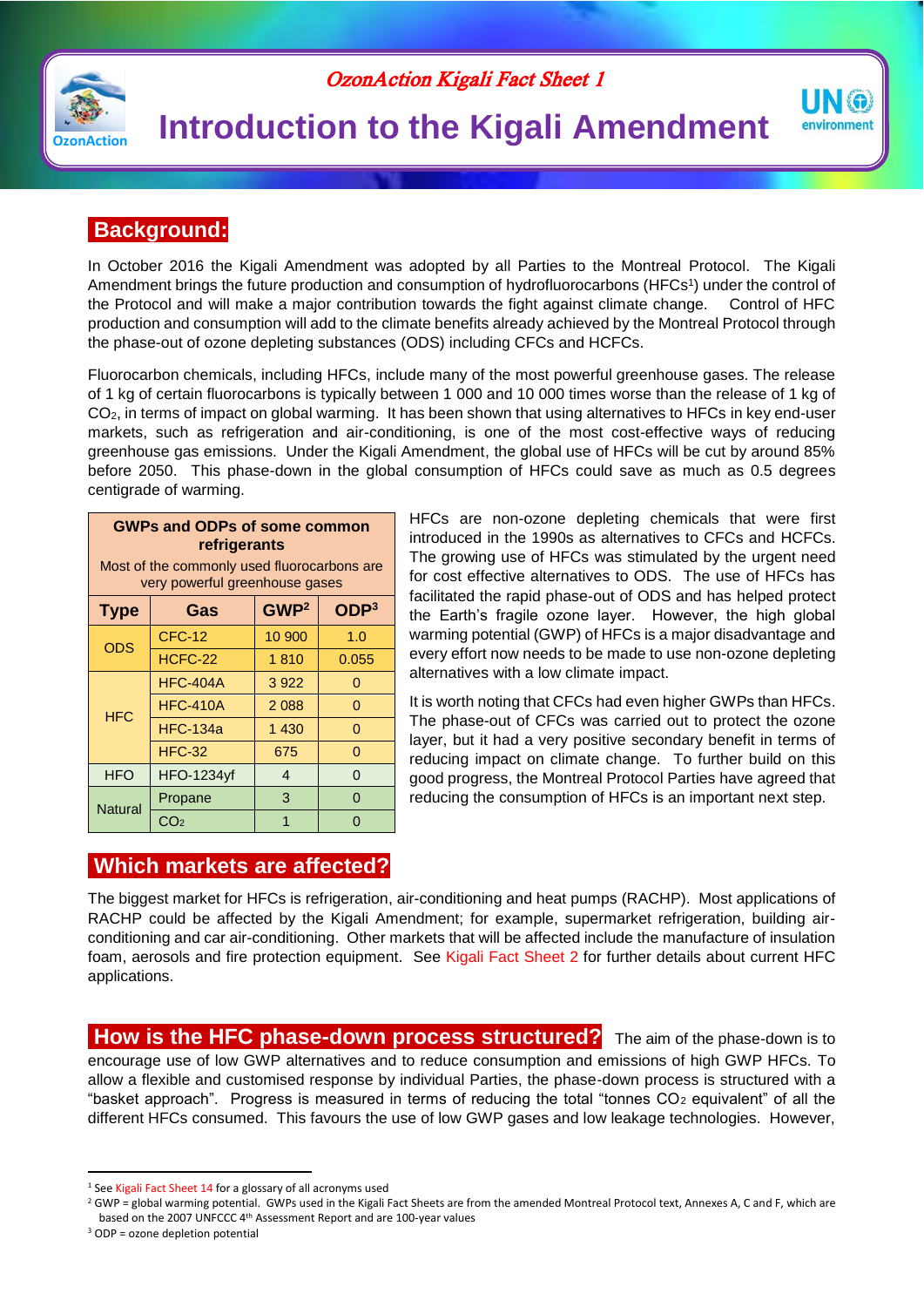it does not require any specific technical solutions and it does not prevent use of some higher GWP gases where there is no cost-effective alternative.

See Kigali Fact Sheet 3 for further details about GWP, tonnes  $CO<sub>2</sub>$  equivalent and the basket approach.

#### **Are low GWP alternatives commercially available?**

In some market sectors low GWP alternatives are already in widespread use. For example, there are hundreds of millions of domestic refrigerators using a hydrocarbon refrigerant. The car air-conditioning market recently began a major transition away from HFCs – by the end of 2017 more than 10 million cars will be using a low GWP alternative. Several markets are more challenging and some residual use of high GWP HFCs may be required – which is why the Kigali Amendment is for a phase-down not a phase-out and enables a flexible approach to be adopted by different groups of countries.

See Kigali Fact Sheet 4 for further details about low GWP alternatives.

#### **What is the timetable for HFC phase-down?**

Under the Kigali Amendment, the phase-down timetable varies between 4 different country groups. Most non-Article 5 (developed) countries begin their phase-down by 2019 and

must achieve an 85% cut from their baseline, by 2036. Article 5 countries are split into 2 groups and will follow a slower timetable starting with a freeze in either 2024 or 2028. The final phase-down steps in A5 countries are in 2045 or 2047. See Kigali Fact Sheet 5 for details about the phase-down timetable and baseline consumption.



#### **What should Parties do next?**

All Parties need to be taking active steps to implement the Kigali Amendment and to start planning the reduction of their consumption of HFCs. The actions required by individual countries fall into a number of different areas. These include:

- Development of a national strategy to achieve the phase-down targets in the most practical and costeffective way (e.g. which market sectors should take early action and which may need to wait for further technology developments). See Kigali Fact Sheet 6.
- Preparation and implementation of relevant legislation (e.g. to ratify the Kigali Amendment and to set up legislation to control HFC use). See Kigali Fact Sheet 7.
- Set up of appropriate national-level administration systems (e.g. to monitor and report HFC consumption and to licence the production or import of HFCs). See Kigali Fact Sheet 7.
- Engagement with relevant stakeholders to help develop and implement the national HFC phase-down strategy. See Kigali Fact Sheet 8.

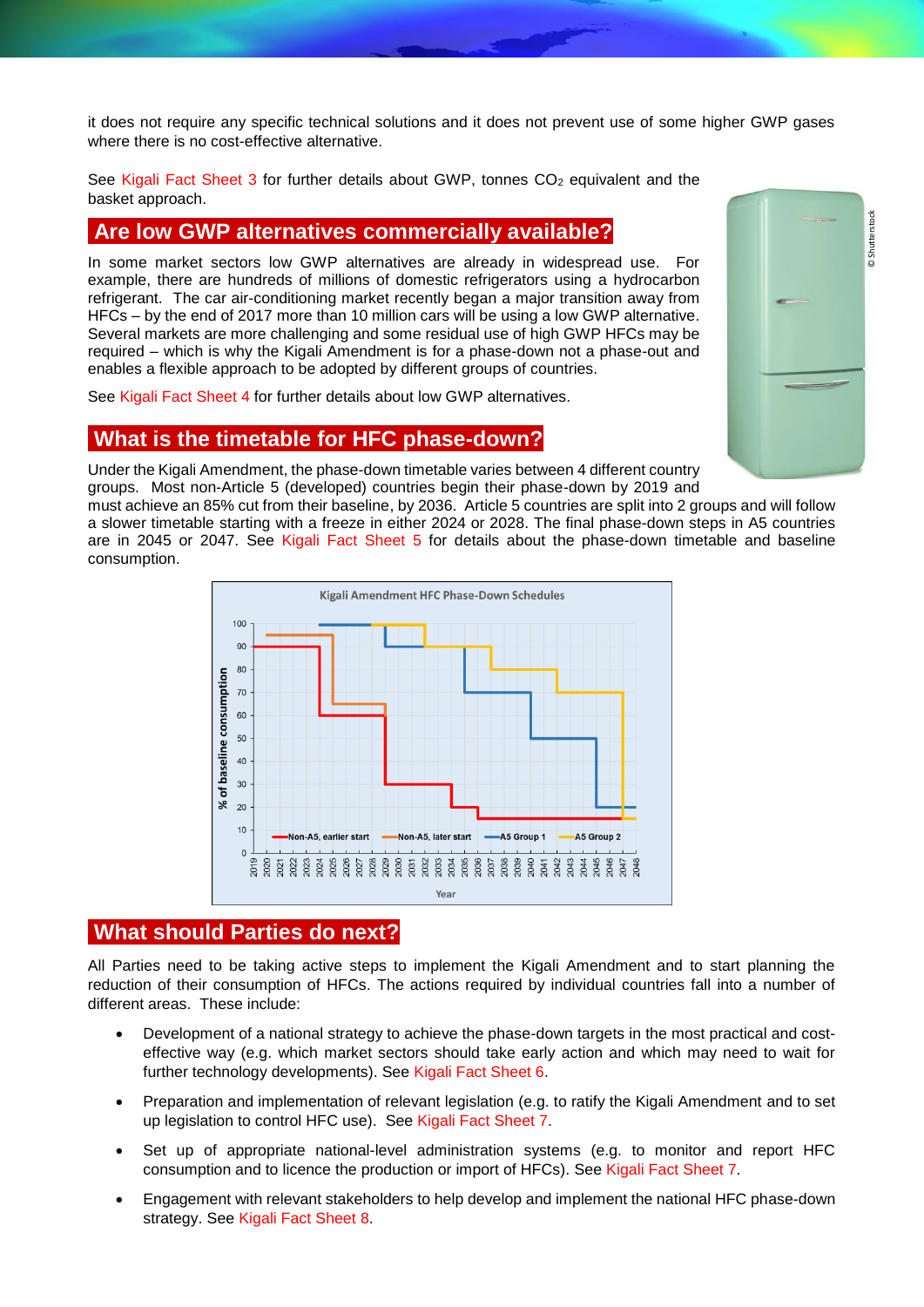**Some technical issues:** The switch to low GWP alternatives presents technical challenges in some HFC applications. It is important to be aware of these challenges and the work that is taking place at an international level to overcome them. Two critical issues are:

- **Operation of RACHP equipment at high ambient temperature** (HAT). Some countries have extreme ambient temperature levels that create technical difficulties related to the design and operation of RACHP systems. These are discussed in Kigali Fact Sheet 9.
- **Use of flammable alternatives**. Some of the low GWP alternatives are flammable (and are replacing high GWP HFCs that are non-flammable). This creates several technical and regulatory issues which are explained in Kigali Fact Sheet 10.



#### **Barriers to HFC phase-down:** There are various barriers that make the phase-down of HFCs

more difficult. It is important to be aware of the key barriers during the development of a Kigali Amendment implementation plan. Barriers are discussed in Kigali Fact Sheet 11; they include:

- Lack of availability of low GWP fluids and technologies
- Lack of technician skills / training
- Inadequate safety codes and standards

**Interaction with other policy measures:** The Kigali Amendment should not be treated in isolation. It creates important interactions with other policy measures. These interactions are described in Kigali Fact Sheet 12 and include:

- Links between existing plans to phase-out HCFCs and the new plans to avoid high GWP HFCs. These objectives could be in conflict and should be considered as a package of measures. There could be significant financial and environmental advantage to "leap-frog" from HCFCs to low GWP alternatives, avoiding the use of high GWP fluids altogether.
- Links between the HFC phase-down plan and the wider national climate change policy. There are good opportunities to network with other climate change policy makers and to maximise the HFC emission reductions included in the Intended Nationally Determined Contribution.
- Recognising the energy related emissions from equipment affected by the Kigali Amendment. In particular, it is important that any switch to a low GWP alternative refrigerant does not prejudice efforts to improve energy efficiency of refrigeration and air-conditioning equipment.

**Benefits of Rapid Action:** The phase-down of HFCs will provide significant environmental benefits and it will stimulate a lot of innovation and design improvements. Kigali Fact Sheet 13 summarises the key benefits of the Kigali Amendment and shows why it is of advantage to avoid the high GWP HFCs currently used in non-A5 countries by starting the phase-down early.